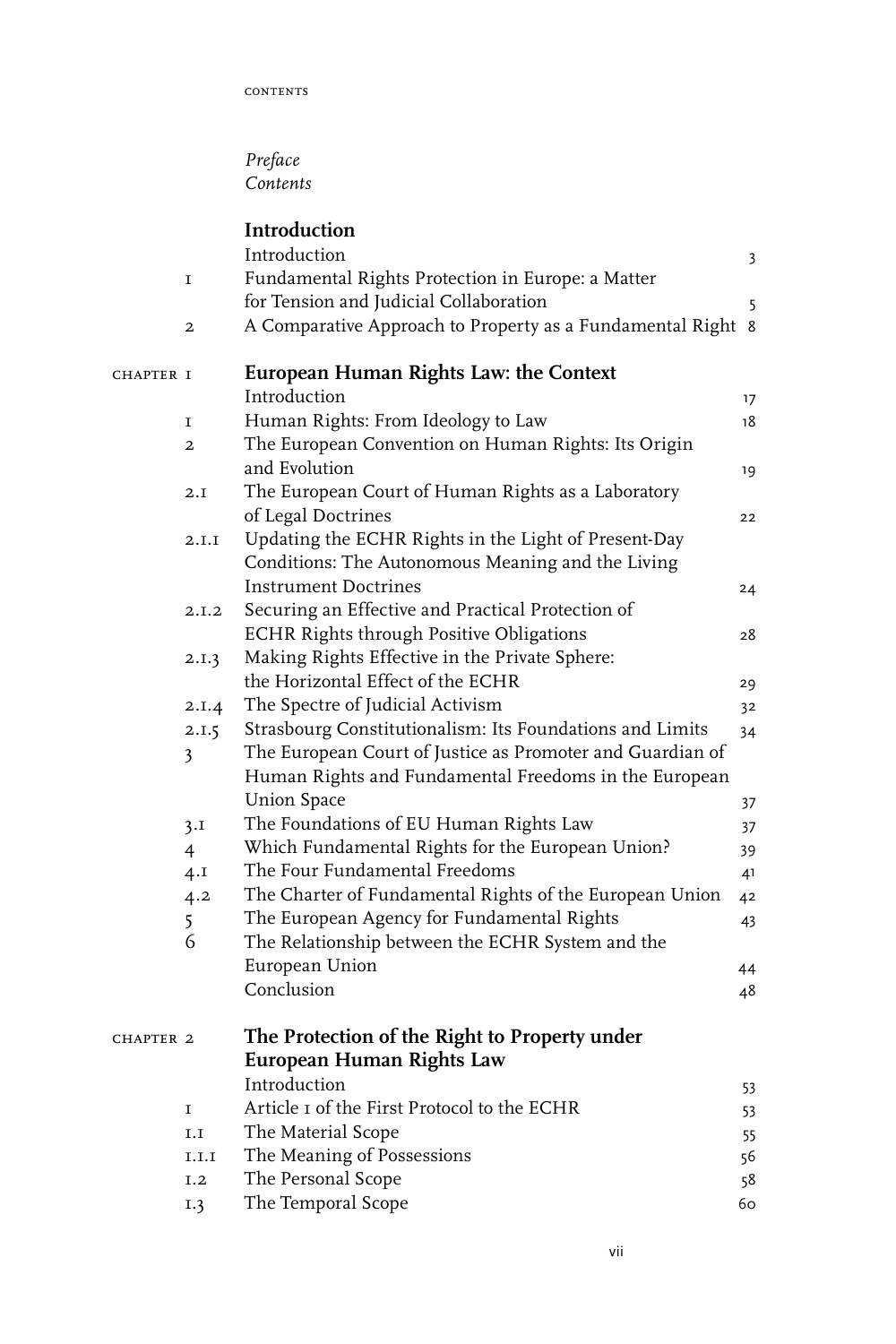|           | I.4                     | The Three Rules for the Protection of the Right of Property          | 62  |
|-----------|-------------------------|----------------------------------------------------------------------|-----|
|           | 1.4.1                   | The First Rule: The Guarantee to the Peaceful Enjoyment of           |     |
|           |                         | Possessions                                                          | 63  |
|           |                         | I.4.I.I The Positive Obligation to Protect Property in the Sphere of |     |
|           |                         | Dangerous Activities and Weather Hazard                              | 64  |
|           |                         | 1.4.1.2 The Positive Obligation to Compensate for Decrease in        |     |
|           |                         | Property's Value                                                     | 66  |
|           |                         | 1.4.1.3 The Positive Obligation to Adjudicate Property Litigation    |     |
|           |                         | between Private Persons                                              | 69  |
|           | 1.4.2                   | The Second Rule: the Guarantee against Arbitrary                     |     |
|           |                         | Deprivation of Possessions                                           | 73  |
|           |                         | 1.4.2.1 De Facto Expropriation                                       | 76  |
|           | 1.4.3                   | The Third Rule: The Guarantee against Arbitrary                      |     |
|           |                         | Restrictions to the Right of Property                                | 79  |
|           | I.5                     | Remedies                                                             | 80  |
|           | $\overline{2}$          | The Relationship between Article PI-I and other Articles             |     |
|           |                         | of the ECHR                                                          | 83  |
|           | 2.I                     | Article PI-I and the Right to a Fair Trial (Art. 6)                  | 84  |
|           | 2.2                     | Article P1-I and the Right to an Effective Remedy (Art. 13)          | 85  |
|           | 2.3                     | Article PI-I and the Right to Respect for Private and                |     |
|           |                         | Family Life (Art. 8)                                                 | 85  |
|           | 2.4                     | Article PI-I and the Prohibition of Discrimination (Art. 14)         | 86  |
|           | $\overline{\mathbf{3}}$ | The Right to Property within EU Law                                  | 88  |
|           | 3.1                     | The Protection of the Right to Property as Judicial Acquis           | 91  |
|           | 3.2                     | Article 17 of the Charter of Fundamental Rights of the               |     |
|           |                         | European Union                                                       | 93  |
|           |                         | Conclusion                                                           | 94  |
| CHAPTER 3 |                         | The Interaction between European Human Rights Law                    |     |
|           |                         | and National Law in Italy and France                                 |     |
|           |                         | Introduction                                                         | 99  |
|           | I                       | The Authority and Prestige of the ECHR in the National               |     |
|           |                         | Legal Orders of the Contracting States                               | 99  |
|           | I.I.                    | The Reception of the ECHR in Italy                                   | 101 |
|           | $_{\rm I.I.I}$          | The Circulation of the ECtHR Case Law in Italy                       | 104 |
|           | I.2                     | The Reception of the ECHR in France                                  | 105 |
|           | I.2.I                   | The Circulation of the ECtHR case law in France                      | 109 |
|           | 2                       | The Direct Effect and Primacy of EU Law                              | 109 |
|           | 2.I                     | The Reception of the Direct Effect and Primacy Doctrines             |     |
|           |                         | by Italian Courts                                                    | 111 |
|           | 2.2                     | The Reception of the Direct Effect and Primacy Doctrines             |     |
|           |                         | by French Courts                                                     | 112 |
|           | $\overline{\mathbf{3}}$ | European Human Rights Law between Supremacy and                      |     |
|           |                         | Subsidiarity                                                         | 114 |
|           |                         | Conclusion                                                           | 116 |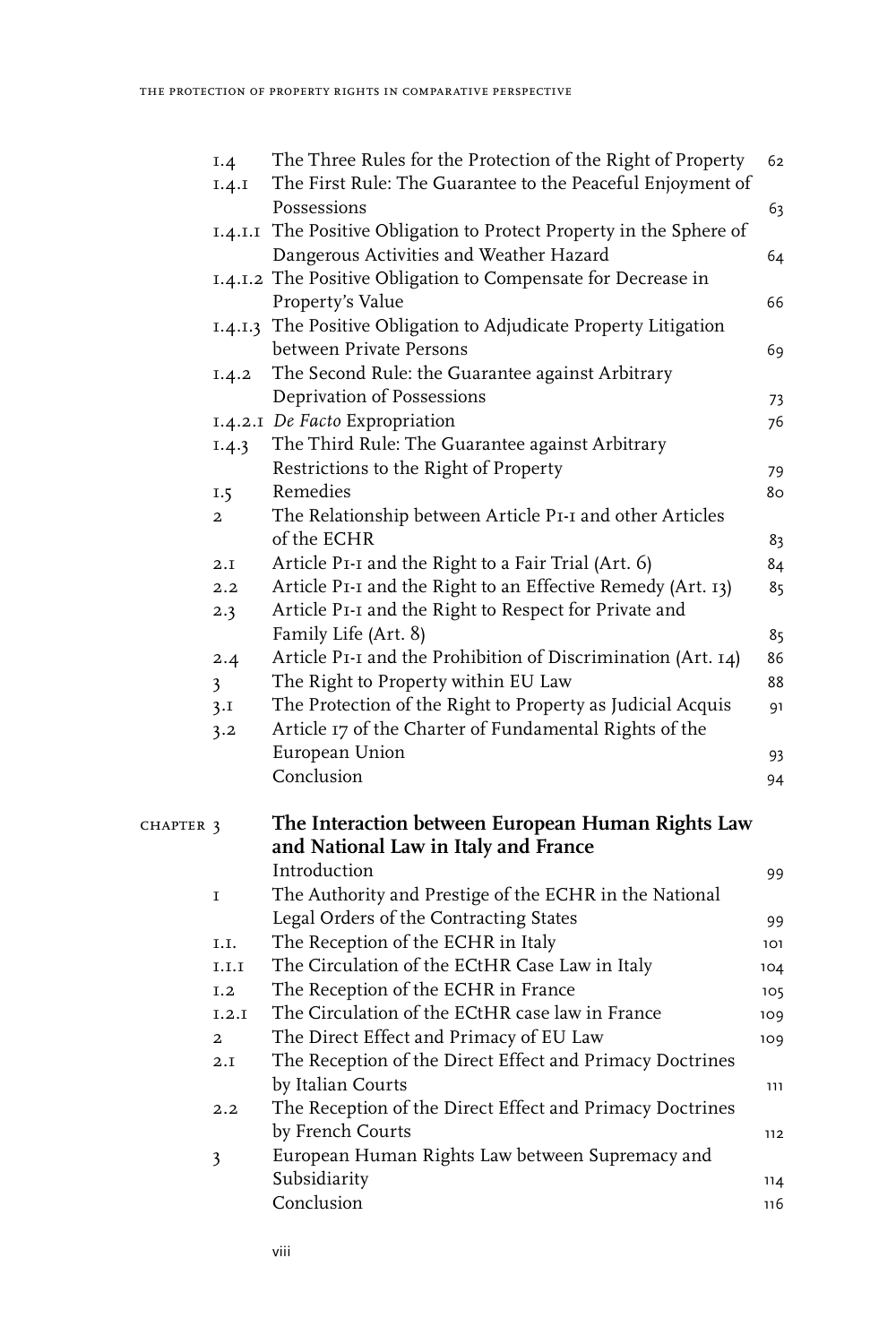**CONTENTS** 

| CHAPTER 4 |                         | Property in the Italian and French Legal Traditions       |     |
|-----------|-------------------------|-----------------------------------------------------------|-----|
|           |                         | Introduction                                              | 123 |
|           | $\mathbf I$             | The Right of Property as a Social-Economic Institution    |     |
|           |                         | in the Italian Legal System                               | 126 |
|           | I.I                     | The Concept of Property                                   | 132 |
|           | 2                       | The Right of Property as a Fundamental Right and          |     |
|           |                         | Freedom in the French Legal System                        | 132 |
|           | 2.I                     | An Evolutive Concept of Property                          | 139 |
|           | $\overline{\mathbf{3}}$ | The Fundamental Nature of the Right of Property in        |     |
|           |                         | Domestic Law                                              | 141 |
|           |                         | Conclusion                                                | 143 |
| CHAPTER 5 |                         | European and National Courts' Approaches to               |     |
|           |                         | <b>Interferences with Property Rights</b>                 |     |
|           |                         | Introduction                                              | 149 |
|           | $\mathbf I$             | The Rule of Law: The Hallmark of Modern Democracies       | 149 |
|           | 2                       | Human Dignity: The Founding Value of Modern Human         |     |
|           |                         | Rights Law                                                | 154 |
|           | $\overline{\mathbf{3}}$ | The Ever Evolving Concept of Equality                     | 157 |
|           | $\overline{4}$          | Solidarity as Ratio Fundamentalis of Social Duties and    |     |
|           |                         | Rights                                                    | 162 |
|           | 5                       | The Lawfulness Requirement: A Substantive Approach        |     |
|           |                         | to the Legality Principle                                 | 165 |
|           | 6                       | The Legitimate Aim Requirement and the Open-End           |     |
|           |                         | Concept of General Interest                               | 170 |
|           | 7                       | Standards of Justification for Interferences with         |     |
|           |                         | Property Rights                                           | 176 |
|           | 8                       | Interferences with the Right of Property in Conflict of   |     |
|           |                         | <b>Rights Cases</b>                                       | 185 |
|           | 8.1                     | Right of Property v. Freedom of Expression                | 189 |
|           | 8.1.1                   | Intellectual Property Rights v. Freedom of Expression     | 191 |
|           | 8.2                     | Right to Respect for Private and Family Life v. Right     |     |
|           |                         | of Property                                               | 193 |
|           | 8.2.1                   | Right of Property v. Environmental Rights                 | 196 |
|           | 8.2.2                   | Right of Property v. Right to Respect for Home            | 198 |
|           |                         | Conclusion                                                | 202 |
| CHAPTER 6 |                         | Property Rights and Fundamental Values in Adjudication    |     |
|           |                         | Introduction                                              | 207 |
|           | I                       | The Rule of Law and the Proceduralisation of the Right of |     |
|           |                         | Property                                                  | 207 |
|           | $_{\rm I.I}$            | Right to Judicial Protection                              | 208 |
|           | I.2                     | Good Governance Obligations                               | 215 |
|           | $\overline{\mathbf{2}}$ | The Principle of Equality and the Monetization of the     |     |
|           |                         | Right of Property                                         | 218 |
|           |                         |                                                           |     |